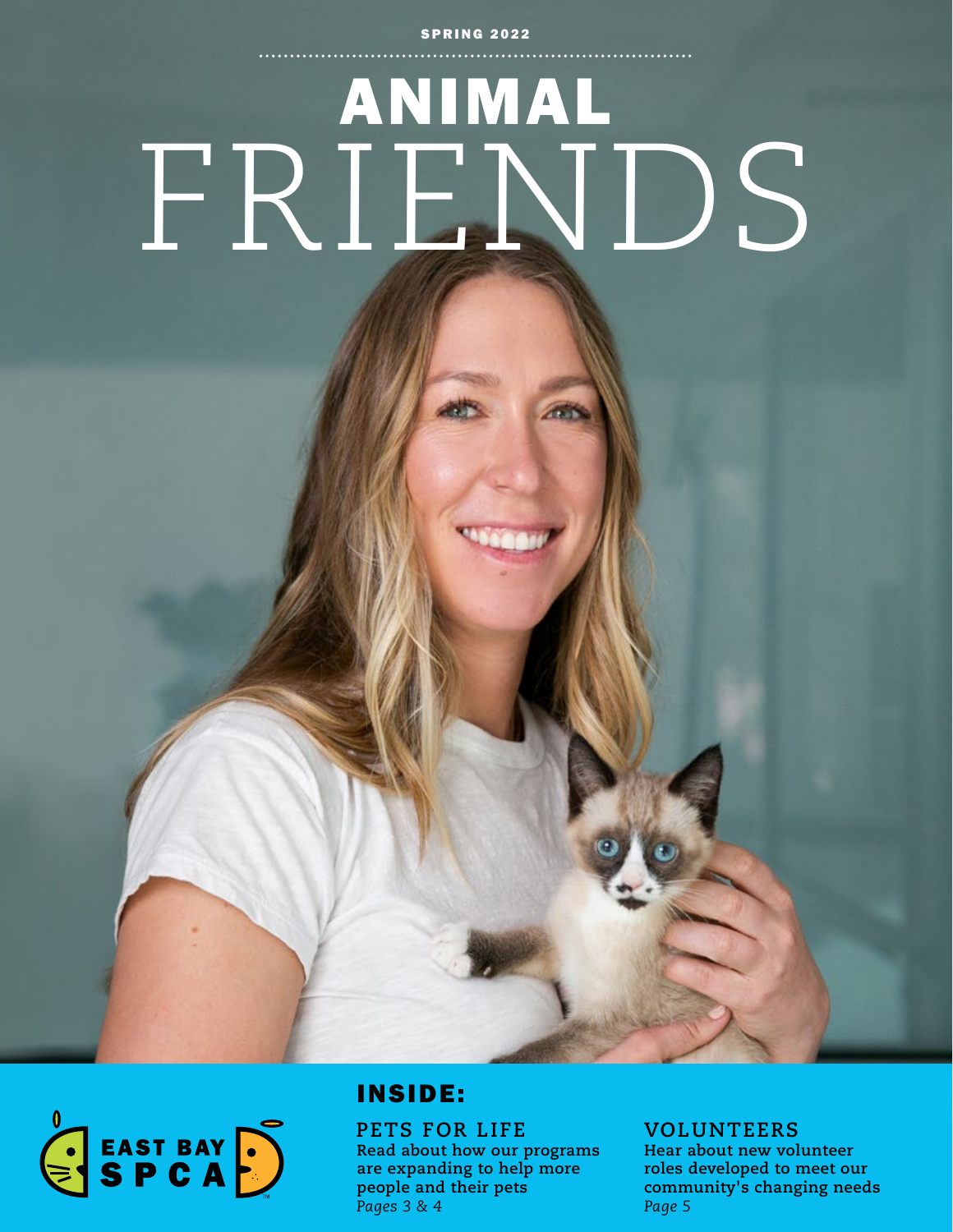

#### MESSAGE FROM PRESIDENT AND CEO ALLISON LINDQUIST

#### LOOKING FORWARD

Thank you to all of you who continue to support the life-saving work of the East Bay SPCA. Just last year I was reflecting on our first challenging year of COVID; here I am reflecting on what was our second year of this global pandemic.

Last year, our community's needs for assistance remained great. We are grateful to you, and to our fabulous staff and volunteers who allow us to continue to provide care to the people and pets who need us most.

I especially want to thank the Elinor Patterson Foundation for their recent \$60,000 grant that will allow us to begin Pets For Life programming and add a part-time employee to our Humane Advocacy department. Our Humane Advocacy program serves the most vulnerable members of our community and provides free or discounted critical vet care and a host of other services that help keep pets and their people together. We continue to work closely with City, County, social service agencies and hospitals to ensure we can provide a safety net – even more important during these exceptionally challenging times.

We have wrapped up our first-year partnership with the City of San Leandro to provide housing for their Animal Control operations. We took in nearly 400 animals from both the officers and residents of San Leandro and celebrated many happy reunions of pets reconnecting with their owners. We look forward to continuing this successful, life-saving service with the City of San Leandro in the years ahead.

This year we are optimistic that we will be able to live host our annual Growl, Meow and Wine signature fundraising event. It is scheduled for Sunday, May 15, 2022, at our Baldwin facility. Be sure to mark your calendar and join us for a fun afternoon of food, wine, animal meet and greets, live and silent auctions and lots of lively entertainment. Please visit our event website at growlmeowandwine.org for more information on sponsorships and tickets.

Thank you for helping us continue to serve animals and people who especially need our help now more than ever before.



With appreciation,

 $enCe$ 

ALLISON C. LINDQUIST President and CEO East Bay SPCA

Find all the latest updates and information about how we've adapted our activities, programs and services since COVID-19 at eastbayspca.org/coronavirus.

#### **BOARD OF DIRECTORS**

Marilyn Leahy *Board Chair* 

Jay Hernandez *Vice Chair & Finance Committee Chair*

Sandra Wright *Treasurer*

Patricia Harden *Secretary*

Miranda Helmer *Chair, Development Committee* Bridge Mei

*Chair, Governance Committee*

Kara Boatman *Chair, Audit Committee*

Kristi Rocha

Stacey Wells

Steve Winchell

#### **LEADERSHIP**

Allison Lindquist *President and CEO*

Karalyn Aropen *Vice President of Operations*

Kristen Beitzel *Vice President of Medical Services*

Gail Bergunde *Vice President of Finance*

#### **LOCATIONS**

Oakland Adoption Center and Theodore B. Travers Family Veterinary Clinic 8323 Baldwin Street Oakland, CA 94621 (510) 569-0702

Oakland Spay and Neuter Surgery Center 410 Hegenberger Road Oakland, CA 94621 (510) 639-7387

Dublin Adoption Center and Spay and Neuter Surgery Center 4651 Gleason Drive Dublin, CA 94568 (925) 479-9670

#### **OUR MISSION**

**THE EAST BAY SPCA** is committed to the welfare of cats and dogs in the communities we serve. We strive to eliminate animal cruelty, neglect and overpopulation by providing programs and education that support people and companion animals.

#### **VISIT US ONLINE AT** eastbayspca.org

#### **FOLLOW US ON FACEBOOK @**eastbayspca

The East Bay SPCA is a 501(c)(3) nonprofit organization. Federal Tax ID # 94-1322202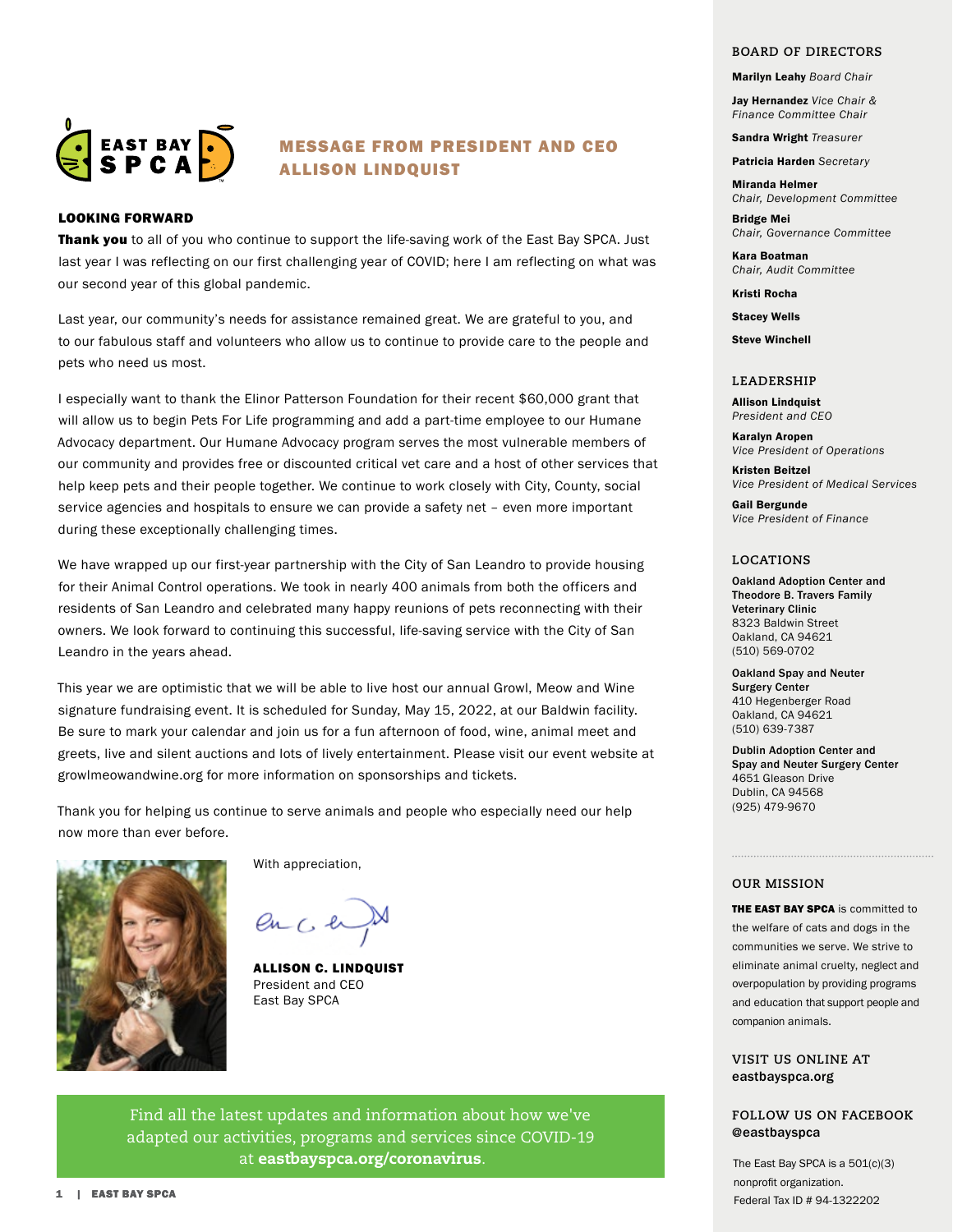

## HAPPY TAILS

## RECENT ADOPTION UPDATES



### **Lumi, adopted 10/2021**

"When I first met Lumi, she was only about two months old and very shy but curious. Lumi was so sweet and playful from the very moment she stepped into her new home. She has brought so much newfound joy into my life. It's already been such a lovely and rewarding experience watching her grow so much in size and personality."



### **Jojo, adopted 12/2021**

**"**Our resident dog Jack gave Jojo (pictured in front) a tour of our apartment and his favorite dog park. Jack is sharing all his toys with Jojo really well! So far, they love to cuddle, nap, play fetch and go for walks. We're all so overwhelmed with joy and so grateful we can provide Jojo with his forever home!"



## **Pickle, adopted 01/2020**

"We adopted the best pittie mix from your Oakland location! Pickle just arrived at the shelter the day before, at 12 weeks old. A sign read 'not ready for adoption' next to his kennel. After making our rounds we kept coming back over to see him. Every time, he'd pick up his toy and bring it to the door. Our hearts melted. By our third pass the sign was gone and we ran up to the desk to ask about him. He's been an incredible addition to our family and we are so lucky to have adopted him."



## **Kit, adopted 8/2018**

"It's been three years since I brought Kit (aka Kitty) home from the East Bay SPCA Dublin. She's doing well! She wanders around the house a lot and chases the laser pointer. Even though she's an older cat, 12 almost 13 years old this year, she's just as active at times as any kitten. It took some time for her to open up to us but eventually she came around. I'd like to think she's happy here."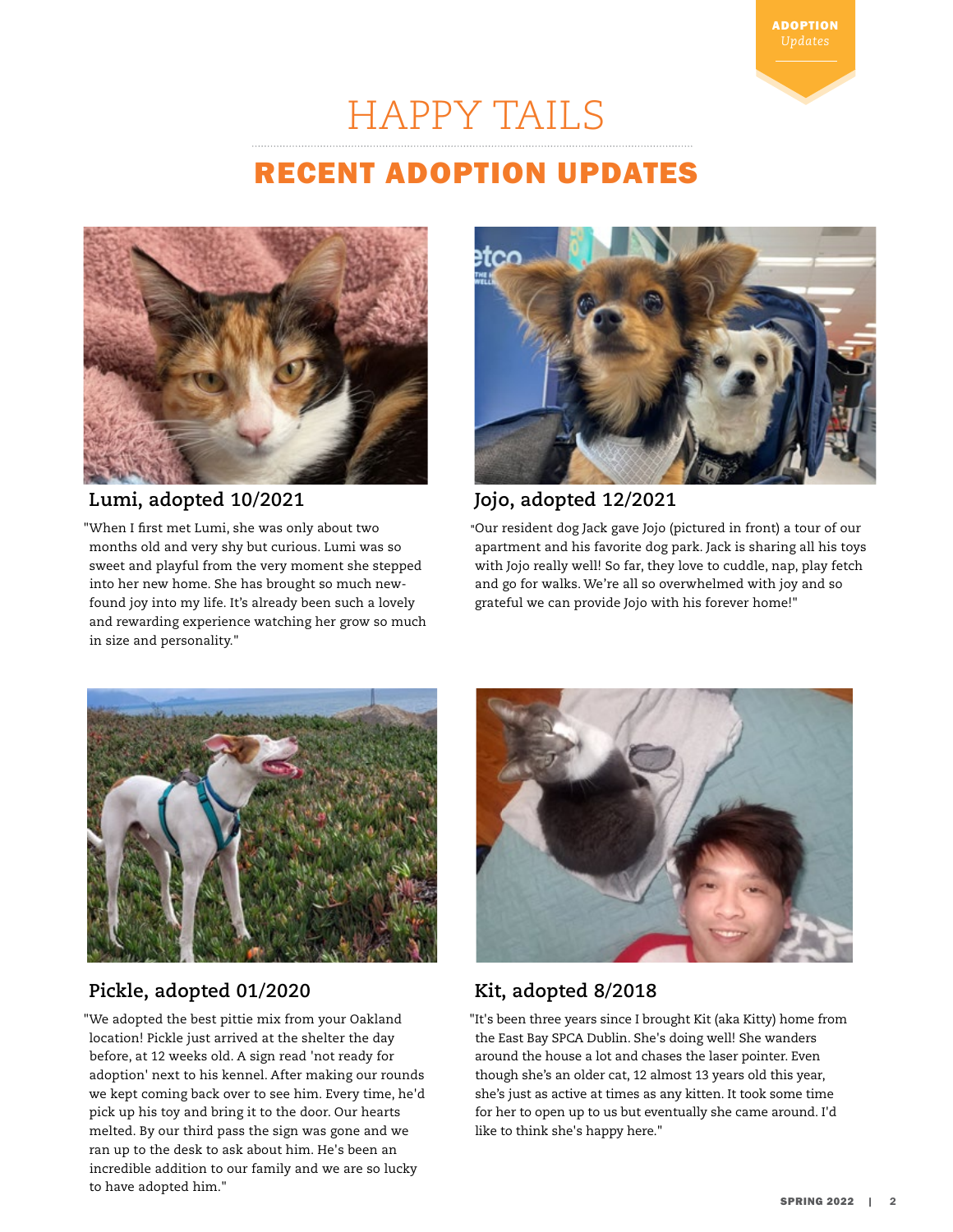## HUMANE ADVOCACY

## PROGRAMS TO KEEP PETS WITH THEIR PEOPLE

The Humane Advocacy programs at the East Bay SPCA prioritize making meaningful connections and helping pet owners in our community find veterinary care, financial assistance, or social services they need when they are unsure where to turn to help their pet.

As we continued to be affected by COVID-19, Humane Advocacy programs never stopped operating to ensure that hundreds of pets and their families were supported and kept together. We have remained flexible and vigilant in responding to what the community needs most during these challenging times.

Our full-time social worker leading our Humane Advocacy department works diligently daily to respond to dozens of varied requests for help, ranging from an individual urgently needing pet food to advising and counseling pet owners on how to apply for and obtain funding for procedures and services rendered at our Full Service Veterinary Clinic in Oakland. We believe that each person who reaches out is unique and therefore we utilize a case management approach to provide holistic, individualized, and compassionate care to every individual.

Every person and their pet, regardless of their housing situation, income level, race, spoken language, or access to resources should be able to experience the joys of the human-animal bond. The more programs and services we can provide, the better we can help keep families together.



*Client picking up food at our drive-thru Pet Food Pantry*



*Manager of Humane Advocacy, Melissa Robinson (center) with Lead Pet Food Pantry volunteers Ben Mow (left) and Barbara Vernon (right)*

## Facts & Figures *from 2021*

## \$60,000

of funding provided to 320 pets in need of veterinary care to help keep them in their homes.

## 250,000

meals for pets provided to over 1,000 unique households, made possible by the 720 hours served by Pet Food Pantry volunteers.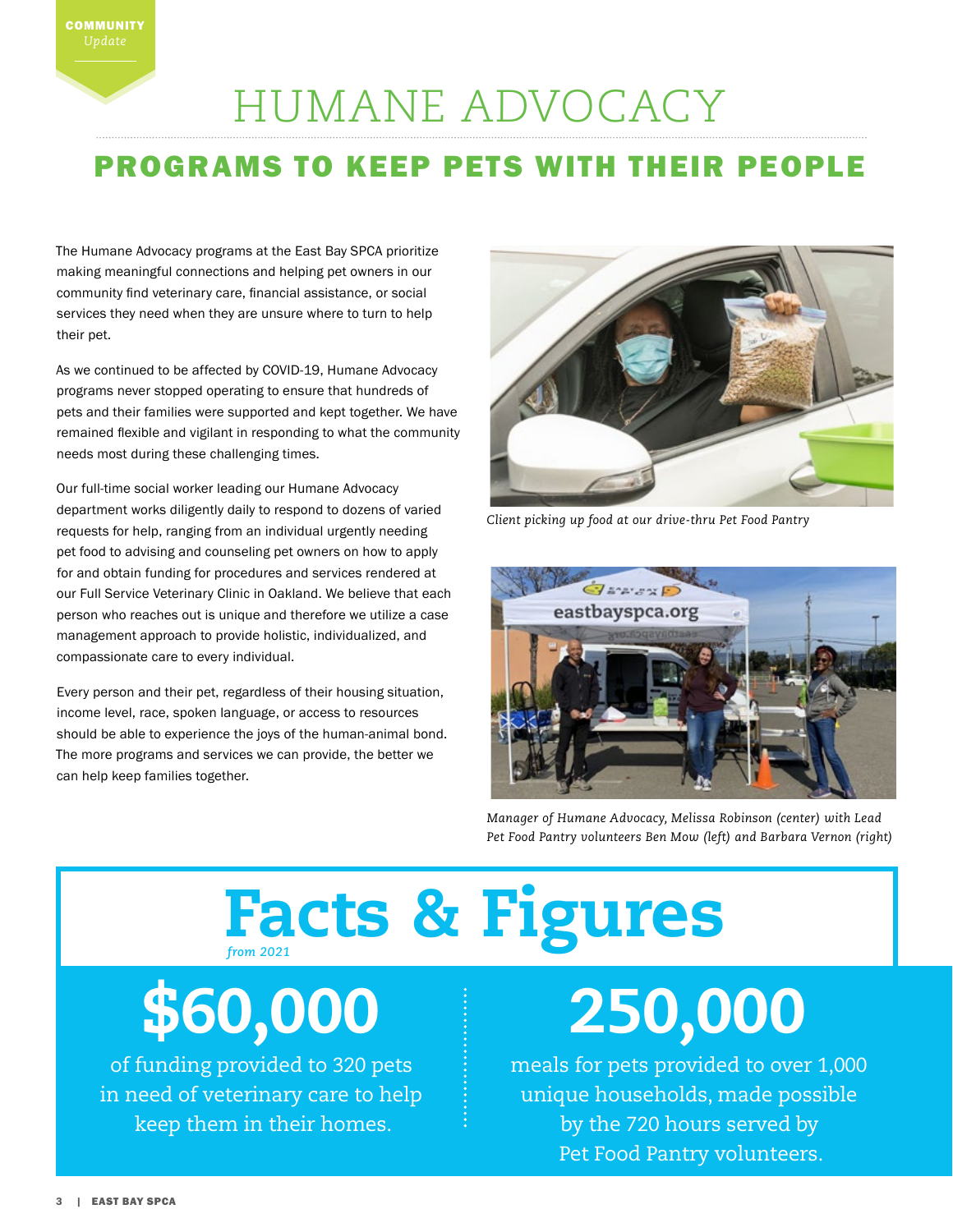"With happy and grateful tears, I want to thank you for giving my Susi the gift of life. I considered putting her down because of my financial situation. The East Bay SPCA is amazing. They took great care of Susi. Thank you so much

for your help." Humane Advocacy client and Susi guardian

With a desire to evolve and reach more pet owners in our community, we will be launching a new community outreach program this spring called Pets for Life. Our goal with this new program is to not just meet people where they are in our community, but to become part of these communities, engaging pet owners through education and also providing free veterinary care, spay/neuter, vaccines, food and supplies.

In launching the Pets for Life program, we will hire a bi-lingual member directly from this community to join the team and lead the efforts in traveling within the immediate areas surrounding our Oakland Shelter to connect with pet owners. This new Outreach Coordinator will provide direct support in all areas of the program, including communicating with and assisting pet owners, developing strong community relationships and being able to provide basic wellness care, such as vaccines and deworming, to pets they meet without having the pet come to our clinic.

We are excited to help even more people and pets and to be able to further share with our supporters more about the program as it evolves.



*Manager of Humane Advocacy, Melissa Robinson, with Susi*

Pets for Life is transforming the lives of dogs and cats by honoring the love people have for their pets, closing the service gap that exists for people and pets in underserved areas and bringing awareness in a new way to larger systemic inequities and injustices. Poverty and structural inequality create obstacles to affordable veterinary and pet wellness services similar to the challenges and barriers to accessing healthy food, education, jobs, health care and housing. With tens of millions pf pets living with families in poverty – at least triple the number of dogs and cats entering shelters – the extreme lack of access to pet resources is a national crisis overlooked by most. Learn more at humanesociety.org/issues/keeping-pets-life.

175 deeply discounted spay/neuters performed that were scheduled directly through our Humane Advocacy program to remove the barrier of online scheduling.

The Hold for Home program provides temporary boarding for pet guardians needing support for their pets while they are stabilizing themselves during or after a life altering event or situation.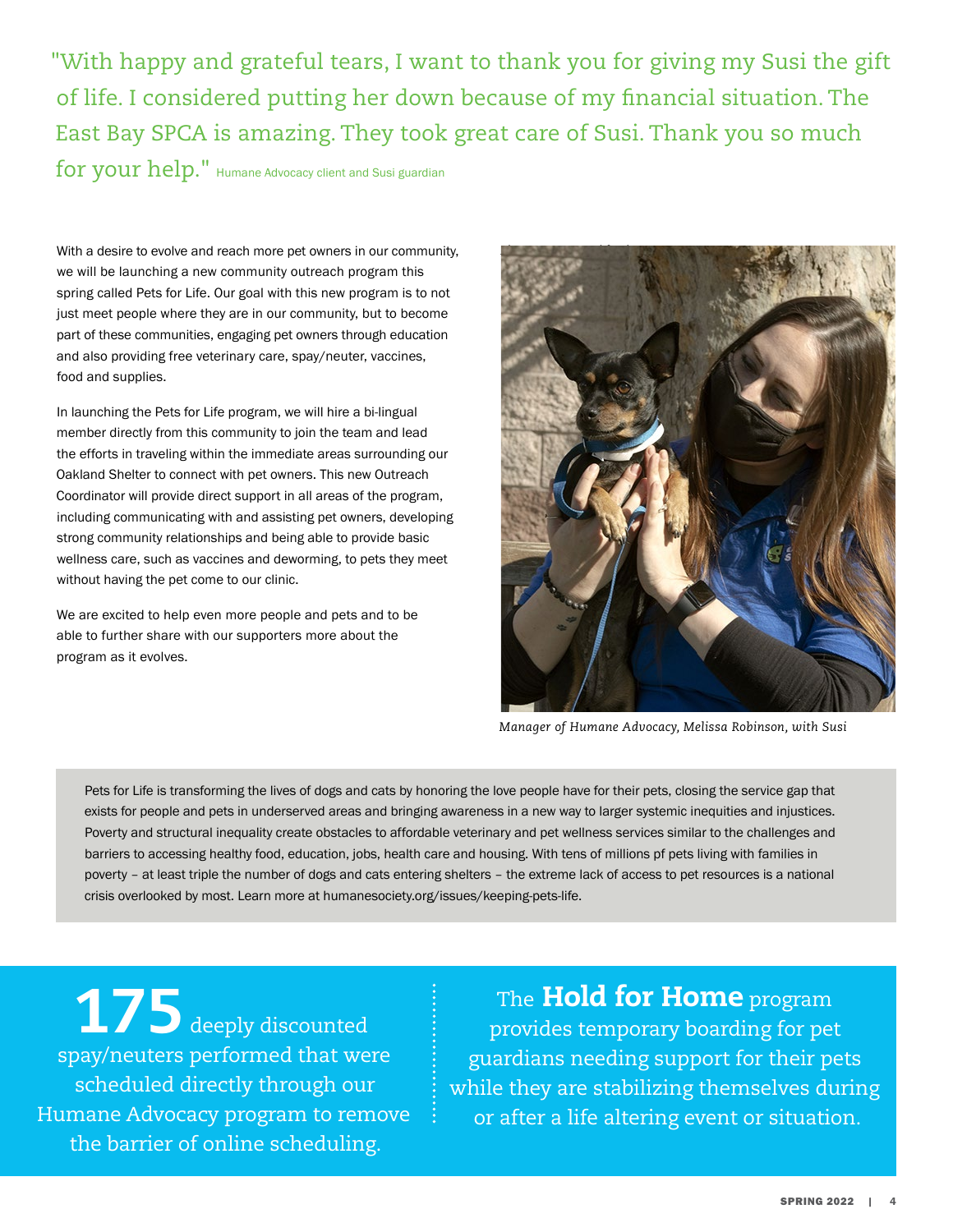## VOLUNTEERS MEET THE NEED NEW WAYS VOLUNTEERS ARE HELPING

Our volunteers have always been an essential piece of the East Bay SPCA and this year was no exception. Despite COVID-19, our volunteers showed up to help us adapt to the needs of the community and achieve our mission. New programs were developed in response to the pandemic and volunteers responded to the call.

Our Pet Food Pantry expanded dramatically to provide pet food to pet parents. During 2021, volunteers bagged 35,850 pounds of pet food to be distributed. In addition to their weekly volunteer work on-site at the shelter, Ben Mow and Barbara Vernon are also our Pet Food Pantry Volunteer Leads. Ben says, "The pandemic has highlighted the human need for support services and changed my perspective on volunteering. Where I once viewed volunteering as a casual optional activity, I now view it as a necessary activity where I can make a real difference for people and their pets." The 26 pantries held in 2021 were a lifeline. Barbara says of the pantries' significance, "We ensure they don't have to make difficult decisions between paying bills or providing quality food for their pets. It has been a wonderful experience that has given me great pride in volunteering and insight into the importance of the services the East Bay SPCA provides to our community."

The addition of a shelter veterinarian to the medical support team has increased our ability to respond to medical cases. We on-boarded four savvy volunteers as surgery assistants to assist with the preparation and recovery of surgery patients. Medical Support Assistant volunteer Susan Bradshaw, a retired Emergency Med Physician says of the department, "I am in awe of the skills,

"It has been a wonderful experience that has given me great pride in volunteering and insight into the importance of the services the East Bay SPCA provides to our community." Volunteer, Barbara Vernon

competence and organization demonstrated by the staff. The return is enormous if I know I helped an innocent animal recover from anesthesia, be a little less afraid, safer and more comfortable. It is an honor." Our medical support volunteers also help with medical rounds, distributing medications, and prepping supplies.

This year has truly shown us the resiliency of our community to be here for the animals and the people in their lives. For East Bay SPCA volunteers, volunteering is more than just something to do, it is a way of life. Sabina Pecchi, sums it up perfectly, "During shutdown days I missed volunteering and I realized how important it had become for me. I was giving my time and love for animals, but they were giving me back tenfold."



*Volunteer, Sabina Pecchi, with Lila*

To learn about our volunteer programs visit eastbayspca.org/volunteer. To learn about our foster volunteer program visit eastbayspca.org/foster.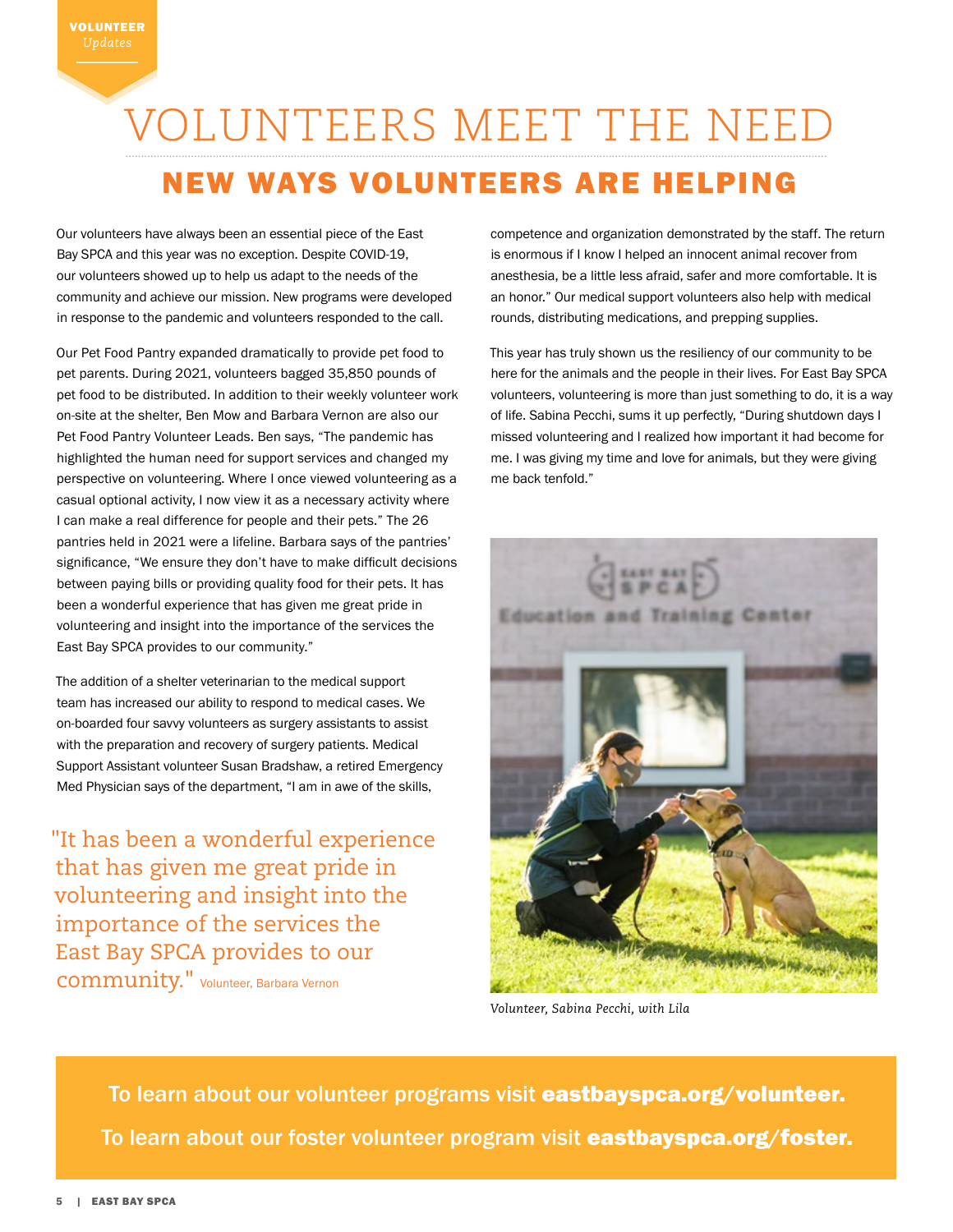## HUMANE EDUCATION

## PROGRAMS TO HELP YOUTH DURING COVID-19

During the COVID-19 pandemic, the East Bay SPCA's Humane Education programs remained popular and vital for young people in our community. With high unemployment rates and schools moving to virtual learning to keep students and staff safe, unique issues arose for some families. One such family is T's (name shortened for anonymity). T participated in our Shelter Scouts and Animal Camp programs. His family's income was affected by the pandemic but thanks to generous grants from the Thelma Doelger Trust for Animals and the West Davis & Bergard Foundation, we were able to offer T scholarships to attend programming.

T is the kind of student who thrives on interactions with his peers. He has a sharp sense of humor and is sensitive to the well-being of his peers. T wants to be liked by everyone and does his best to befriend all. He likes big dogs (specifically German Shepherds) but wasn't able to have one in his family's apartment. School moving to virtual learning was a challenge for T. He began to withdraw and fall behind on school work, which worried his mom. She found our programs and enrolled him. T's mom saw a marked improvement and was kind enough to share their experience with us.

"Our son was having a difficult time emotionally when remote school started due to COVID-19. His teacher recommended counseling, and we tried several things for him to reduce his stress level. T is getting so much better about regulating his emotions ever since we re-started the East Bay SPCA's youth scout program again. He is also getting back on track in school assignments, which is great!"

"We are very happy to see a big smile back to our child and hope to continue this program."

"Thank you very much for giving us a great scholarship opportunity for the summer camp! We can't thank the East Bay SPCA enough for what you have brought to us!"



The East Bay SPCA's Humane Education department is grateful to have the opportunity to provide impactful programming to youth in Oakland, Dublin, and the East Bay. We have been able to support the social needs of many youth throughout COVID and look forward to continuing to create a space where people of all ages can explore how they can make a positive impact.

ANIMAL CAMP is a full day camp that mixes fun and skill building to allow participants to build their knowledge about animals and animal welfare, becoming stewards of empathy and compassion in their communities. It is our largest Humane Education program and runs in the spring, summer, fall and winter.

**SHELTER SCOUTS** are able to give back to the East Bay SPCA and earn community service hours learning about various animal welfare topics, creating enrichment, socializing animals, and performing other shelter tasks.

**SCHOOL-BASED PROGRAMS** allow us to bring the shelter into the classroom! Using fun, engaging activities, the East Bay SPCA staff touch on topics such as overpopulation, basic pet care, animal body language, and more! Staff facilitate a safe animal meet and answer the myriad questions young people ask.

TOURS, WORKSHOPS, AND BIRTHDAY PARTIES allow people of all ages to interact with our shelters in a unique way. They're able to learn about what we do and see it in action behind the scenes! Our Humane Education department allows a special, personalized access point to foster compassion and collaboration. We work with Boy Scouts, Girl Scouts, adult schools, senior centers, school clubs, and more!

For more information about East Bay SPCA Humane Education programs visit eastbayspca.org/humane-education.